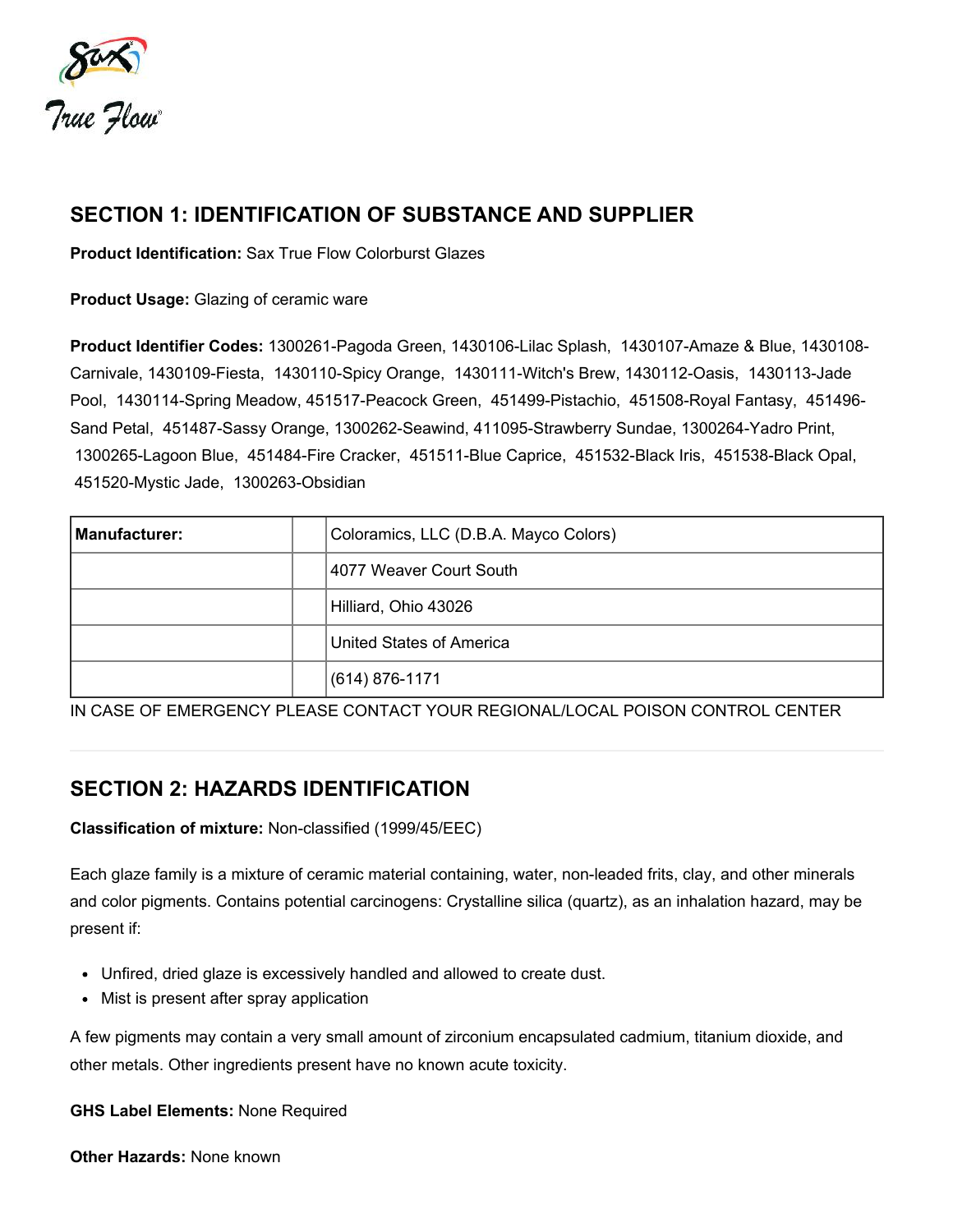# SECTION 3: COMPOSITION/INFORMATION ON INGREDIENTS

Each glaze family contain proprietary mixtures of ceramic materials (listed below) and color pigments. Sax True Flow Colorburst Glazes are classified as non-hazardous.

| Ingredients               | CAS#       | <b>Ranges of Percentages</b> |
|---------------------------|------------|------------------------------|
| <b>Water</b>              | 7732-18-5  | 39.0% - 46.7%                |
| <b>Frit</b>               | 65997-18-4 | 29.3% - 38.4%                |
| Clay/Kaolin               | 1332-58-7  | $3.1\% - 5.4\%$              |
| <b>Zinc Oxide</b>         | 1314-13-2  | $0.0\% - 0.9\%$              |
| <b>Bentonite</b>          | 1302-78-91 | $0.0\% - 0.7\%$              |
| <b>Nepheline Syenite</b>  | 1344-28-1  | $0.0\% - 9.4\%$              |
| <b>Calcium Carbonate</b>  | 471-34-1   | $0.0\% - 2.3\%$              |
| <b>Zirconium Silicate</b> | 14940-68-2 | $0.0\% - 4.6\%$              |
| Carboxymethylcellulose    | 9004-34-2  | $0.0\% - 0.6\%$              |
| <b>Proxel</b>             | 75037-67-1 | 0.1%                         |
| <b>Pigments</b>           | varies     | varies                       |

# SECTION 4: FIRST-AID MEASURES

- Inhalation: May cause irritation. Remove from exposure.
- Skin: May cause irritation. Wash skin with soap and water.
- Eyes: May cause irritation. Flush eyes with large quantities of water for at least 15 minutes. If irritation persists after washing, contact a physician.
- Ingestion: Contact a physician.

Important Symptoms/Effects: None Known

Immediate Medical Attention/Special Treatment: None Known

# SECTION 5: FIRE-FIGHTING MEASURES

- Suitable Extinguishing Media: None
- Specific Hazards Arising From Chemical: None
- Special Protective Equipment and Precautions for Fire Fighters: None

# SECTION 6: ACCIDENTAL RELEASE MEASURES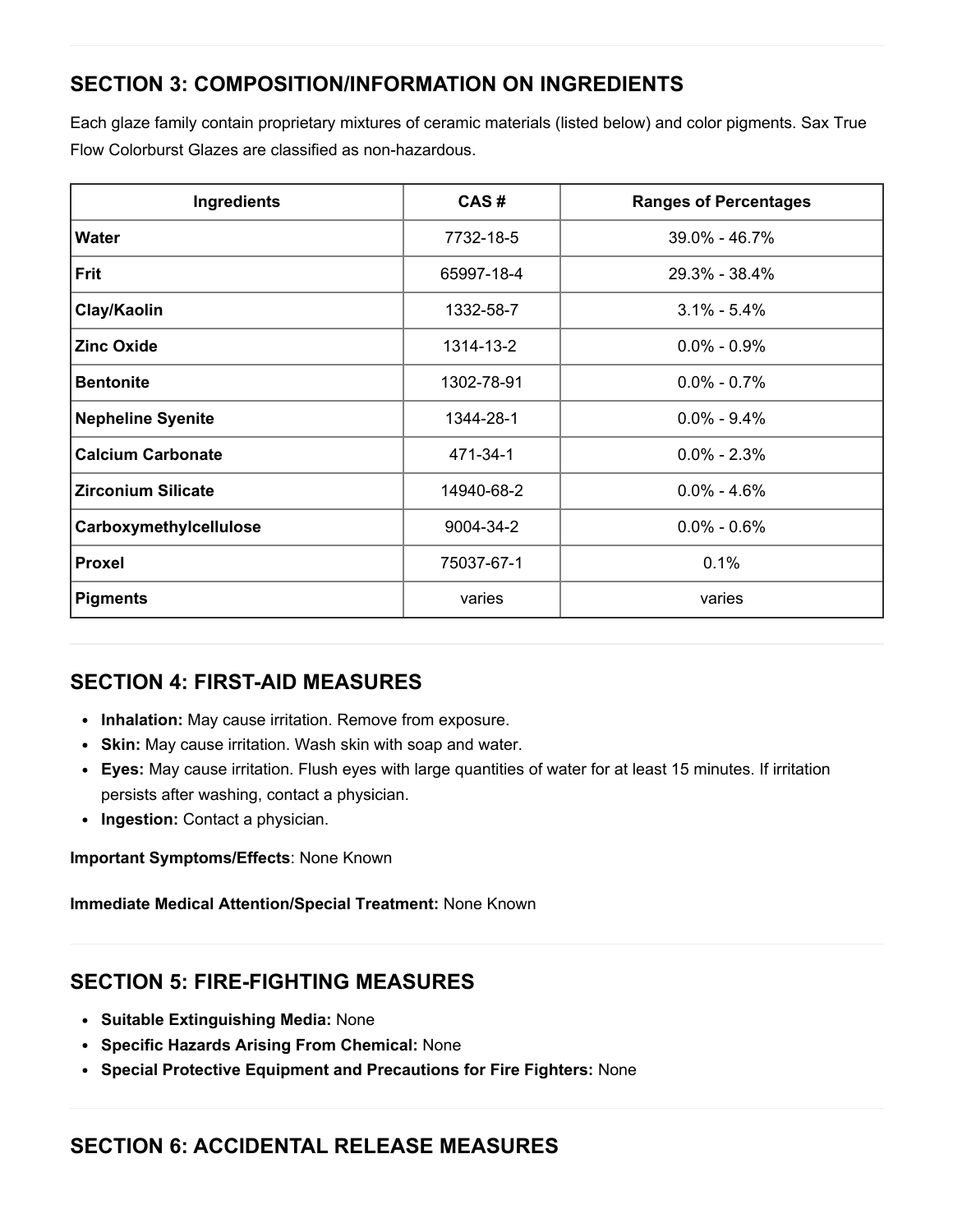- Personal Precautions, Protective Equipment and/or Emergency Procedures: None
- Environmental Precautions: None
- Methods and Materials for Containment and Clean-Up: Wipe/Mop spill area and rinse with water

## SECTION 7: HANDLING AND STORAGE

- Precautions for Safe Handling: Ventilation local exhaust if spray application is used
- Work/Hygienic Practices: Food, beverages, and smoking materials should not be in the work area. Wash thoroughly before eating, drinking, smoking, or applying cosmetics.
- Conditions for Safe Storage, Including Incompatibilities: None

# SECTION 8: EXPOSURE CONTROLS/PERSONAL PROTECTION

| Ingredients              | CAS#      | <b>PEL</b> | TLV                    |
|--------------------------|-----------|------------|------------------------|
| <b>Zinc Oxide</b>        | 1314-13-2 | 5 mg/m $3$ | 2.0 mg/m <sup>3</sup>  |
| <b>Calcium Carbonate</b> | 471-34-1  | 5 mg/m $3$ | 10.0 mg/m <sup>3</sup> |

Remaining main glaze ingredients do not have formal Exposure Limits. Some pigments contain metals that have exposure limits (Co, TiO2, Cu, Cr, Mn) but are used in low levels.

These glazes are non-hazardous liquid mixtures of ceramic materials containing, water, non-leaded frits, clay, and other minerals and color pigments. These mixtures have no TLV or PEL

- Engineer Control: Adequate ventilation (local exhaust) if spray application is used.
- Respiratory Protection: Use a NIOSH approved respirator if spray application is used.
- Protective Gloves: Not normally needed.
- Eye Protection: Wear appropiate eye protection or safety glasses to keep mist out of eyes if spray application is used.
- Personal Protective Clothing or Equipment: Wear appropriate clean, protective clothing such as, but not limited to, overalls, smocks, and aprons.

# SECTION 9: PHYSICAL AND CHEMICAL PROPERTIES

| Appearance:                 | Colored and/or Clear Liquid Mixtures |
|-----------------------------|--------------------------------------|
| <b>Odor/Odor Threshold:</b> | <b>Neglible</b>                      |
| PH:                         | N/A                                  |
| <b>Boiling Point/Range:</b> | N/A                                  |
| <b>Freezing point:</b>      | $32^{\circ}F$                        |
| <b>Flash Point:</b>         | None                                 |
| <b>Vapor Pressure:</b>      | N/A                                  |
| <b>Vapor Density:</b>       | N/A                                  |
| <b>Flammability:</b>        | None                                 |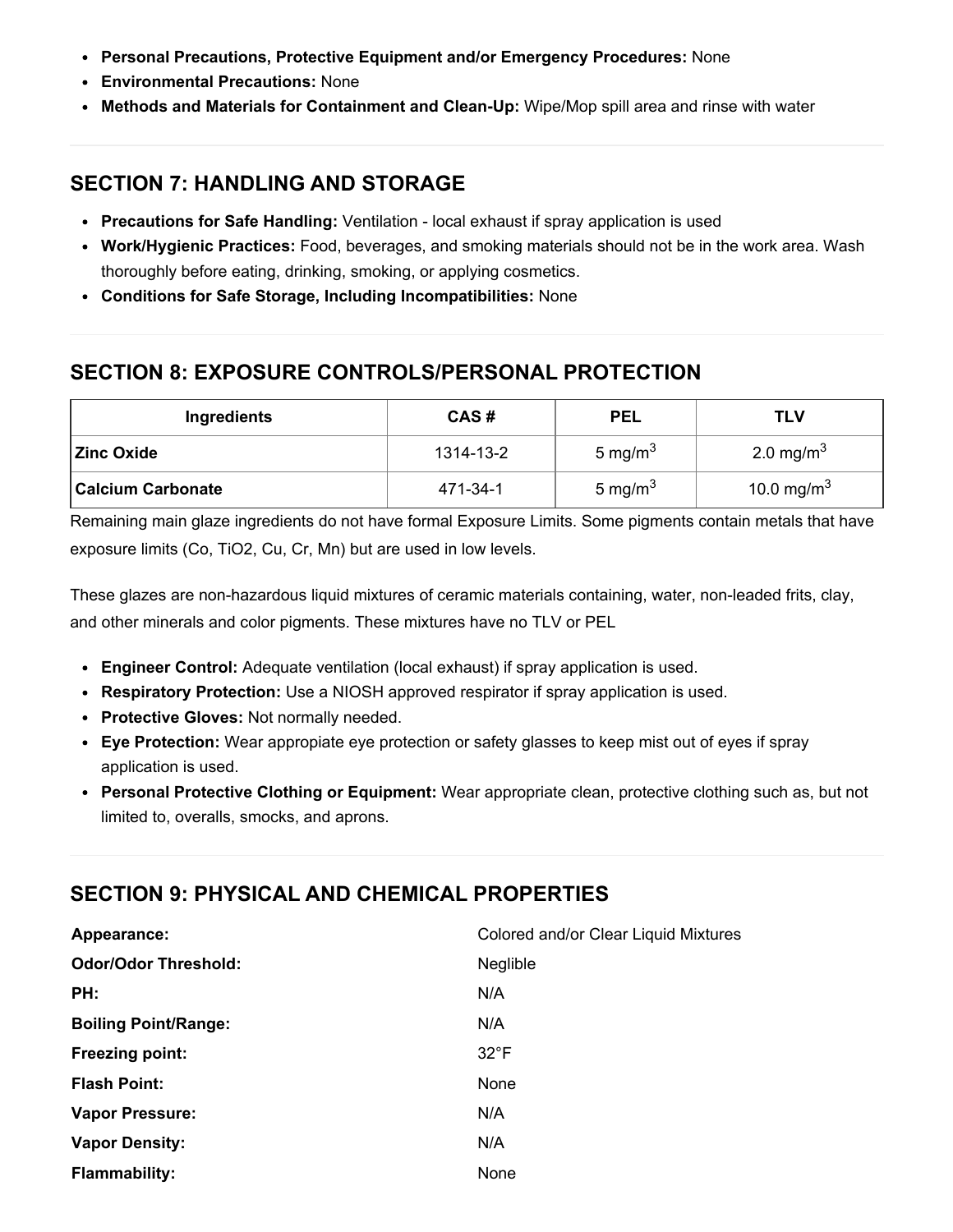| <b>Evaporation Rate:</b>                      | <b>None</b> |
|-----------------------------------------------|-------------|
| <b>Upper/Lower Explosive Limits:</b>          | None        |
| <b>Partition Coefficient (octanol/water):</b> | N/A         |
| <b>Relative Density:</b>                      | N/A         |
| <b>Solubility in Water:</b>                   | Partial     |
| <b>Decompositional Temperature:</b>           | None        |
| <b>Viscosity:</b>                             | N/A         |
| Auto ignition temperature:                    | None        |

## SECTION 10: STABILITY AND REACTIVITY

| <b>Reactivity:</b>                             | None Known                                         |
|------------------------------------------------|----------------------------------------------------|
| <b>Chemical Stability:</b>                     | Stable                                             |
| <b>Possibility of Hazardous Reactions:</b>     | None Known                                         |
| <b>Conditions to Avoid:</b>                    | Fumes from firing in kiln; Mist created from spray |
|                                                | application.                                       |
| <b>Incompatible Material:</b>                  | None Known                                         |
| <b>Hazardous Decomposition or By-Products:</b> | None Known                                         |

## SECTION 11: TOXICOLOGY INFORMATION

Primary Route(s) of Entry: Dermal, Inhalation.

Hazard to Humans: None during normal use. The highest threat of inhalation exists during the excessive handling of dried, unfired glazed ware and/or during spray application.

| Acute Toxicity: N/A                 | Carcinogenicity: N/A        |
|-------------------------------------|-----------------------------|
| Skin Corrosion.Irritation: N/A      | Reproductive Toxicity: N/A  |
| Serious Eye Damage/Irritation: N/A  | STOT-Single Exposure: N/A   |
| Respiratory/Skin Sensitization: N/A | STOT-Repeated Exposure: N/A |
| Germ Cell Mutagenicity: N/A         | Aspiration Hazard: N/A      |
| <b>Additional information:</b>      |                             |

These mixtures contain silica, a know carcinogen. Inhalation is the route of entry into the body that can lead to the development of Silicosis.

These water-based, premixed products should be non-toxic during recommended use.

Some of the pigments may contain small amounts of various forms of metals (Sn, Mn, TiO2, Cu, Zr, V, Fe. Co, Cr, Ni, Cd ), some of which are considered carcinogenic. The metals in pigments may be in form of frits, spinel or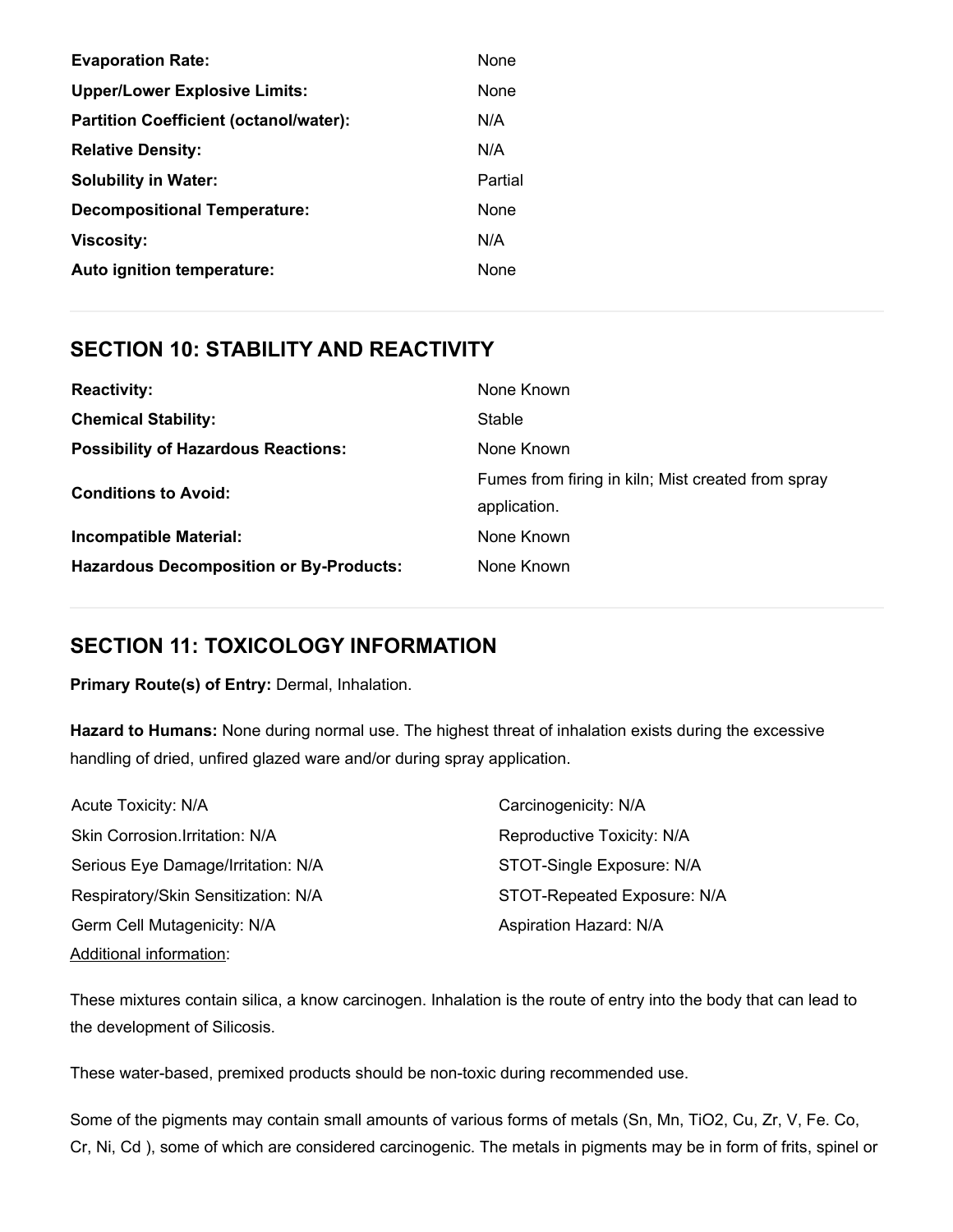formed from high temperature calcination that may have a different bioavailability than the metal itself. Silica and pigments in the glaze should be non-toxic during recommended use.

#### SECTION 12: ECOLOGICAL INFORMATION

| <b>None</b> |
|-------------|
| No          |
| No          |
| Yes         |
| N٥          |
| <b>None</b> |
|             |

## SECTION 13: DISPOSAL CONSIDERATIONS

Follow local, state and federal regulations.

# SECTION 14: TRANSPORTATION INFORMATION

Product Identifier: Non-Hazardous Mixtures

UN Shipping Name: N/A UN Number: None Environmental Hazard: None Packing Group: None Transportation Hazard Class: N/A Special Precautions: None

# SECTION 15: REGULATORY INFORMATION

Federal, State and Local regulations not provided elsewhere in the SDS:

#### National Regulations:

United States:

- TSCA: all components of these products are on the US TSCA Inventory
- SARA Section 313 Toxic Chemicals: None
- IARC, OSHA and NTP: Silica (Quartz), Titanium Dioxide, Cobalt, Nickel and Chromium are listed on the carcinogen list.

#### State Regulations: